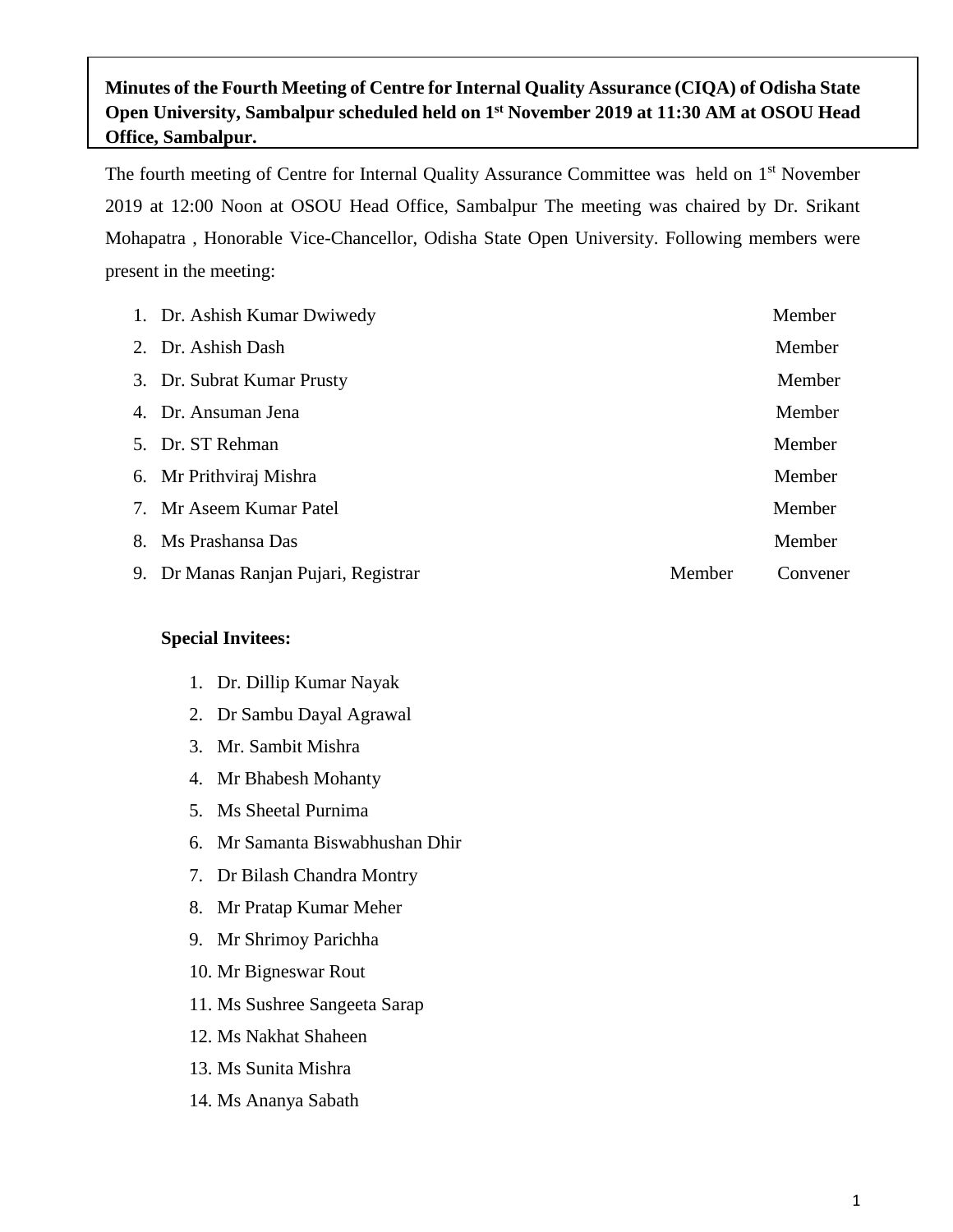In his opening remarks the Vice-Chancellor apprised the members about the terms of reference of the CIQA. He emphasized that quality maintenance is an integral part of the CIQA. It is very essential to identify the key areas where the quality is to be maintained to improve overall institutional performance. He added that feedback is an integral part of the Open and Distance Learning and it is very important that it should be collected from all the stakeholders for the University. He explained the importance of Programme Project Report. He advised that the Action Taken Report of each meeting should be monitored efficiently by the Committee such that all the actions pertaining to various agenda can be completed in stipulated time.

## *With the above remarks the Chairman requested the Convener to place the Agenda items before the members for meaningful discussion and decision.*

## **CQ 4.1 Confirmation of the minutes of the third CIQA Meeting.**

The third meeting of the Centre for Internal quality Assurance Cell (CIQA), Odisha State Open University (OSOU), Sambalpur was held on 4<sup>th</sup> October 2019 at 12:00 Noon at OSOU Headquarters, GM University campus, Sambalpur .The minutes of the meeting were circulated among the members of the CIQA Committee with a request to give their comments. Since no comments were received the minutes got confirmed.

## **CQ 4.2 Action Taken Report of the third CIQA Meeting.**

The Action Taken Report of the third Meeting of Centre for Internal Quality Assurance (CIQA) of Odisha State Open University, Sambalpur held on 4th October 2019 at 12:00 Noon at OSOU Head Office, Sambalpur was placed before the Committee for consideration and approval

| <b>Item</b><br>$\mathbf{N}\mathbf{0}$ | <b>Description</b>                                                           | <b>Action Taken</b>                                                                                                                                                                                                                                                                                   |
|---------------------------------------|------------------------------------------------------------------------------|-------------------------------------------------------------------------------------------------------------------------------------------------------------------------------------------------------------------------------------------------------------------------------------------------------|
|                                       | Confirmation of the minutes of<br>the second CIQA Meeting                    | The minutes were confirmed by the Committe                                                                                                                                                                                                                                                            |
| $\mathcal{D}_{\mathcal{L}}$           | New Programmes to be.<br>launched from the academic<br>session in July 2020. | The Programme Project Report of the 11 proposed<br>programmes is awaited. It is scheduled to be placed in<br>the next consecutive CIQA meeting.<br>It was further suggested that Expert Committee<br>Meetings should be organized for design, development<br>and delivery of the proposed programmes. |
| 3                                     | Approval of Syllabus/SLM of<br>following programs:                           | The revised syllabus for MAPP, MAEC, BBA, BJMC,<br>PGCRM, CFS was approved.                                                                                                                                                                                                                           |

#### **ACTION TAKEN REPORT**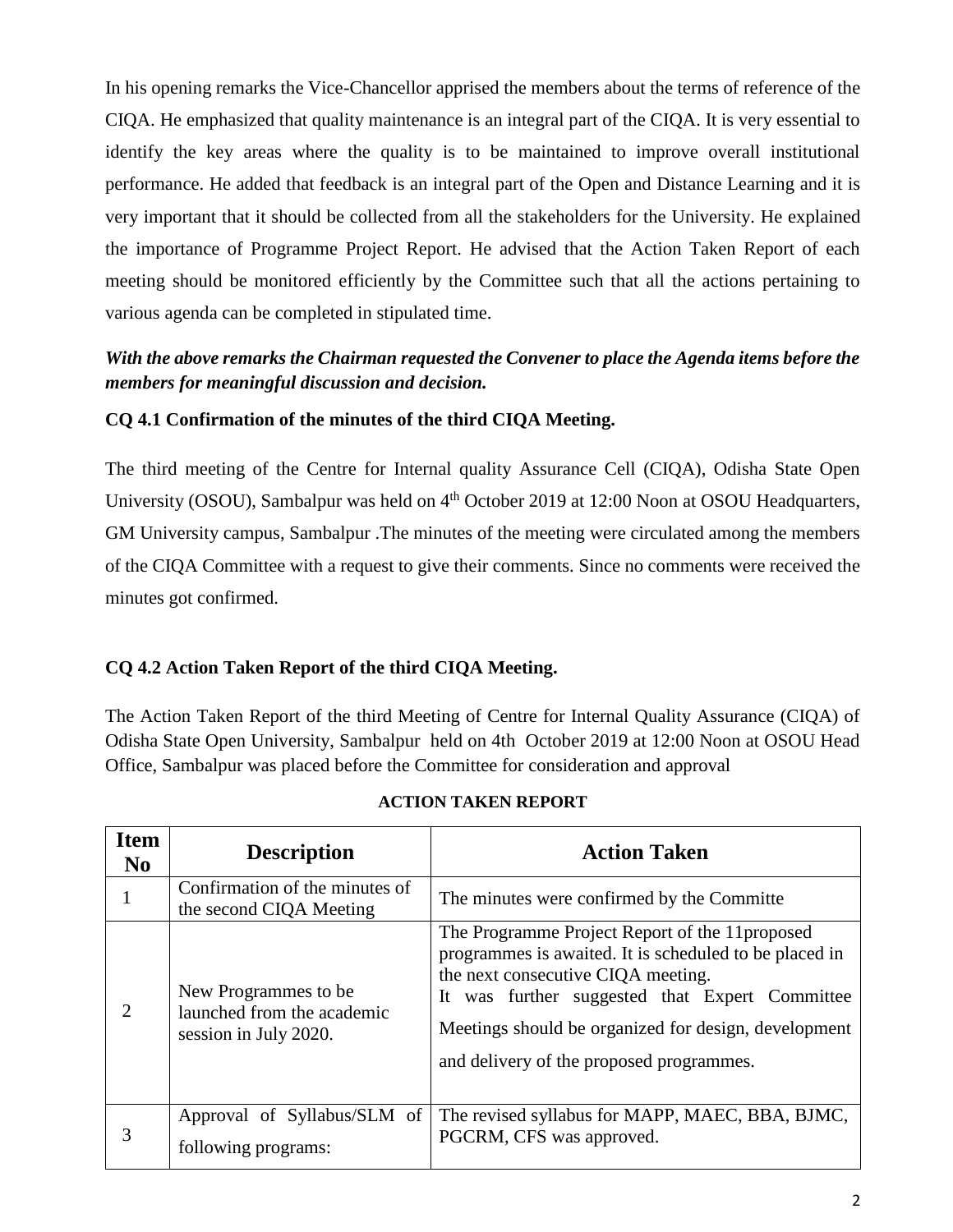|    | Installation<br>of<br><b>CCTV</b><br>and        |                                                                                                               |
|----|-------------------------------------------------|---------------------------------------------------------------------------------------------------------------|
|    | Biometric<br>Device<br>Study<br>at              | The Registrar, OSOU is monitoring the progress of the                                                         |
|    | for<br>monitoring<br>Centres<br>of              | installation of CCTV and the report is being prepared to                                                      |
| 4  | Counselling and conduct<br>of                   | be presented in the the subsequent CIQA meeting.                                                              |
|    | Examination                                     |                                                                                                               |
|    |                                                 |                                                                                                               |
|    | Report on conduct of Induction                  | The Committee suggested that the study centers may be                                                         |
| 5  | Meeting at Study Centres for the                | advised to submit the induction meeting reports that                                                          |
|    | session July 2019:                              | shall be placed in the next CIQA meeting.                                                                     |
|    |                                                 |                                                                                                               |
|    |                                                 | It was proposed that the syllabus for all the proposed                                                        |
| 6  | Offer of Modular Programme:                     | programmes should be submitted along with need-<br>assessment report for consideration of CIQA in its         |
|    |                                                 | next meeting                                                                                                  |
|    | feedback<br>Developing<br>online                |                                                                                                               |
|    | Mechanism<br>for                                |                                                                                                               |
| 7  | Improving the Quality                           | The Academic Counsellors are to be advised by the<br>Programme Coordinators to provide online feedback        |
|    | of SLM specially those                          | using Mobile App.                                                                                             |
|    | developed by OSOU.                              |                                                                                                               |
|    |                                                 |                                                                                                               |
|    | Developing<br>Feedback<br>$\mathbf{a}$          | Creation of a dedicated online portal for monitoring and                                                      |
|    | Mechanism for Monitoring the                    | conduct of counselling sessions at study centers on<br>weekly basis is under process.                         |
| 8  | Progress<br>in<br>Counselling                   | The Committee for monitoring the counselling related                                                          |
|    | Sessions.                                       | activities of the University is to be formed.                                                                 |
|    |                                                 |                                                                                                               |
|    |                                                 | FAQ is to be prepared and<br>The updated revised<br>uploaded in the official website of the University before |
|    |                                                 | the next CIQA meeting.                                                                                        |
| 9  | Developing a Mechanism for<br>Updating the FAQ. | A database of the phone calls should be prepared for                                                          |
|    |                                                 | record and future reference.                                                                                  |
|    |                                                 |                                                                                                               |
|    | Introduction<br>of<br>Village                   | It was decided to charge a fee for the learners seeking                                                       |
|    | Immersion Program as an add-                    | to join the programme. The village immersion                                                                  |
| 10 | on non-credit modular program                   | programme shall be opened to the learners of all the                                                          |
|    | for all the learners of OSOU.                   | disciplines. The proposed fees and mode of operation of                                                       |
|    |                                                 | the programme are being prepared by the concerned                                                             |
|    |                                                 |                                                                                                               |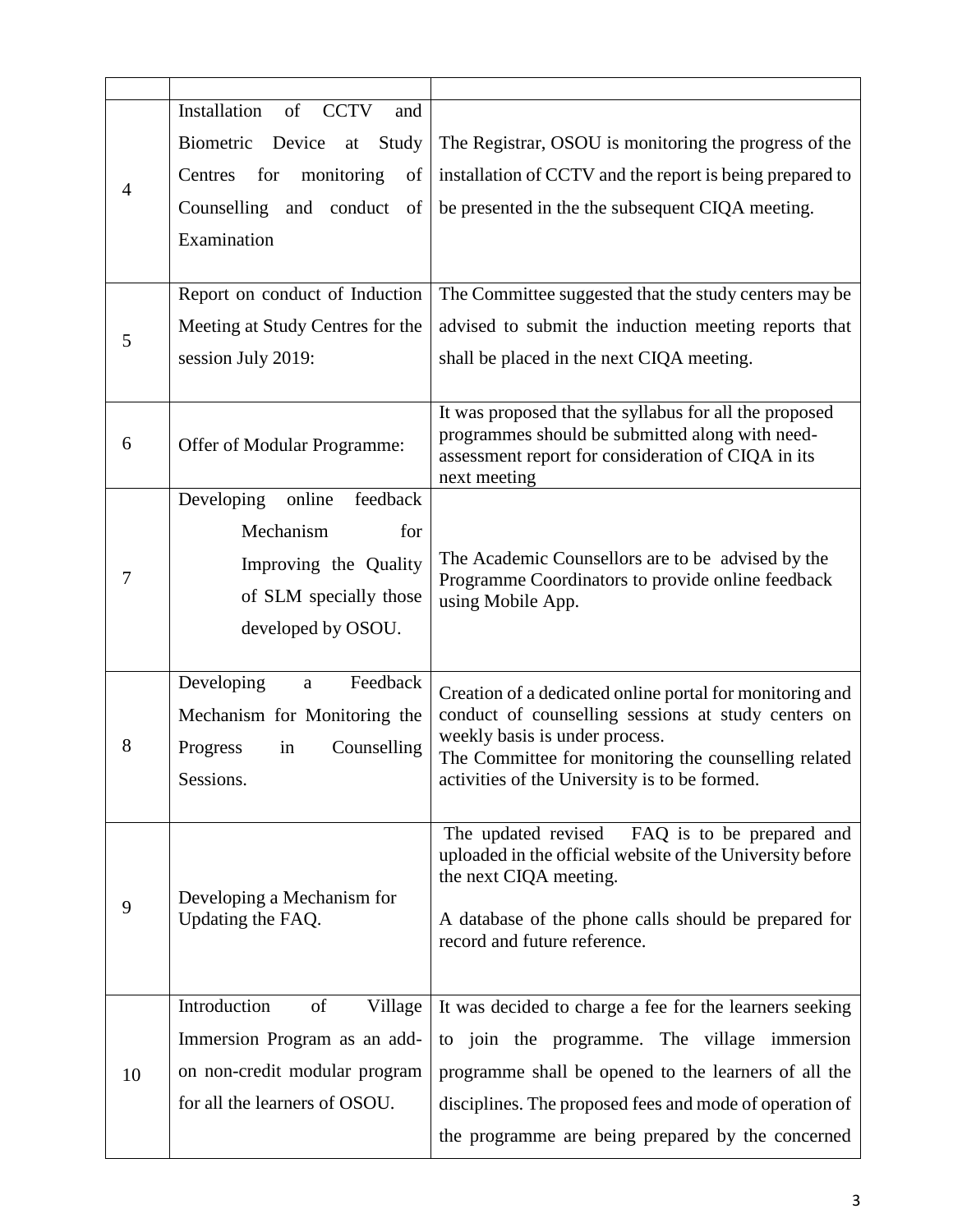|    |                                                                                                                 | Programme Coordinators and it is to be placed before                                                                                                                                                                                                                                                                                |
|----|-----------------------------------------------------------------------------------------------------------------|-------------------------------------------------------------------------------------------------------------------------------------------------------------------------------------------------------------------------------------------------------------------------------------------------------------------------------------|
|    |                                                                                                                 | the Vice-Chancellor for approval.                                                                                                                                                                                                                                                                                                   |
|    |                                                                                                                 |                                                                                                                                                                                                                                                                                                                                     |
| 11 | <b>Credit Transfer Scheme for</b><br>Journalism and Mass<br><b>Communication Programme</b>                      | Action already taken                                                                                                                                                                                                                                                                                                                |
| 12 | Introduction of PG Diploma in<br><b>Tribal Studies</b>                                                          | Syllabus is already approved, by an Expert Committee<br>and content writing is under process. The Expert<br>Committee shall revise the fees of the programme.                                                                                                                                                                       |
| 13 | <b>Study Centre Report</b>                                                                                      | The staff members assigned with the study centres<br>shall submit a report in the upcoming CIQA meeting.                                                                                                                                                                                                                            |
| 14 | Examination<br>process<br>Streamlining                                                                          | The Agenda item was placed before the Board of<br>Management for consideration and approval. It was<br>approved by the Board.                                                                                                                                                                                                       |
| 15 | e-Gyanjyoti<br>platform<br>be<br>to<br>opened for all                                                           | The detail plan of action and mode of operation shall be<br>submitted to the Vice-Chancellor, OSOU by Prof. KR<br>Srivathsan, Dr. Ansuman Jena, Mr. Aseem Kumar Patel<br>in the upcoming CIQA meeting.                                                                                                                              |
| 16 | Criteria<br>Eligibility<br>for<br>Academic<br>appointment<br>of<br>Counsellors<br>different<br>in<br>programmes | Preparation of course wise eligibility criteria for the<br>appointment of the Counsellors by the Programme.<br>Coordinators in the Master Degree Level is to be done<br>and presented in the next CIQA meeting.<br>Programmewise Counsellors orientation programme to<br>be planned and conducted by the Programme<br>Coordinators. |
| 17 | Resolution<br>hold<br><b>CIQA</b><br>to<br>meeting on the 1st working day<br>of every month                     | Action already taken.                                                                                                                                                                                                                                                                                                               |
| 18 | OER repository redesign and<br>restructuring                                                                    | The indexing and searching options of the repository<br>is to be strengthened. The work is under process.                                                                                                                                                                                                                           |
| 19 | Constitution<br>for<br>Center<br>of<br>Online Education"                                                        | The existing cell named as "Cell for Offering Online<br>Courses" shall be upgraded in to Center for Online<br>Education". The notification regarding the same shall<br>be issued soon.                                                                                                                                              |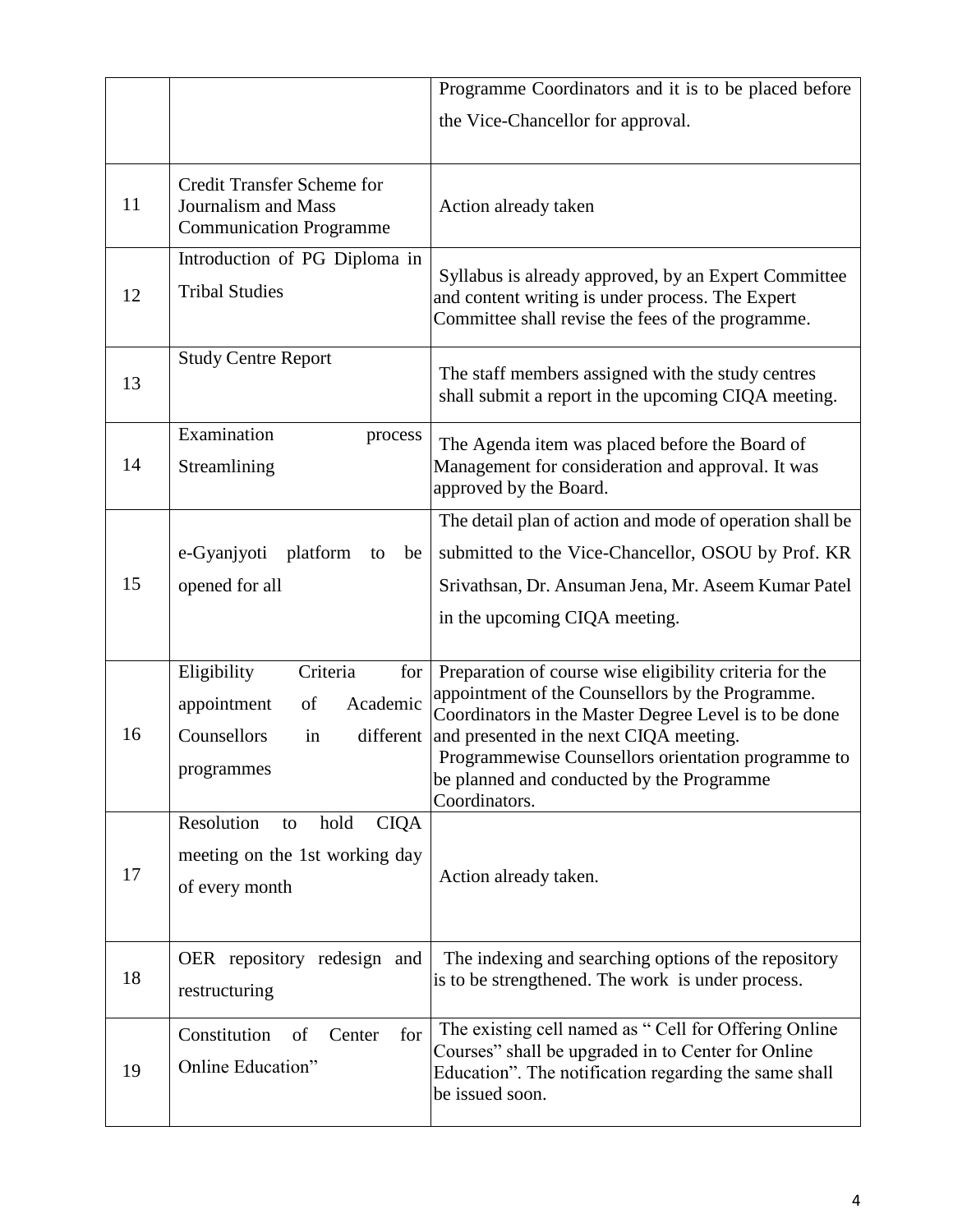| 20 | of<br>Preparation<br><b>SOP</b><br>and<br>different<br>Guidelines<br>for<br>activities<br>of<br>important<br>the<br>University | It was decided that OSOU<br>Regional Center at<br>Bhubaneswar shall take the responsibility and shall<br>submit the required SOPs and guidelines in the next<br>CIQA meeting for consideration. The SOPs shall be<br>submitted in the next meeting. |
|----|--------------------------------------------------------------------------------------------------------------------------------|-----------------------------------------------------------------------------------------------------------------------------------------------------------------------------------------------------------------------------------------------------|
| 21 | Simplification of New<br>Programme / New Course<br>launch proposal format                                                      | Yet to be prepared                                                                                                                                                                                                                                  |
| 22 | Uniform assignment and term<br>end question pattern/structure                                                                  | Action already taken                                                                                                                                                                                                                                |
| 23 | Option to change Generic<br>Elective in second semester for<br>the learners of Bachelor degree<br>programmes                   | Last date for choosing the GE was intimated to the<br>learners.                                                                                                                                                                                     |
| 24 | Constitution of Sub-Groups to<br>monitor the CIQA activities:                                                                  | Each member is to be assigned with one responsibility                                                                                                                                                                                               |
| 25 | Other<br>with<br>the<br>Any<br>Item<br>permission of the Committee                                                             | Greivance Redressal Portal was developed.<br>Placement portal and alumni portal is to be outsourced.                                                                                                                                                |

## **CQ 4.3 Revision of Syllabus for Masters of Arts in English:**

The syllabus of Masters of Arts in English is revised based on the present curriculum design and requirement of the learners and it has been thoroughly reviewed by the Expert Committee in English. In fourth semester the course MEG 4 Australian Literature shall be replaced by Comparative Literature.

*The revised syllabus of MA English was approved by the Committee.*

#### **CQ 4.4 Finalization of syllabus of Masters of Commerce :**

The syllabus of Masters in Commerce is revised for fourth semester. The same was placed before the Committee for consideration and approval. The Corporate Legal Framework, Managerial Economics, Principles and Functions of management of Management were the modified courses.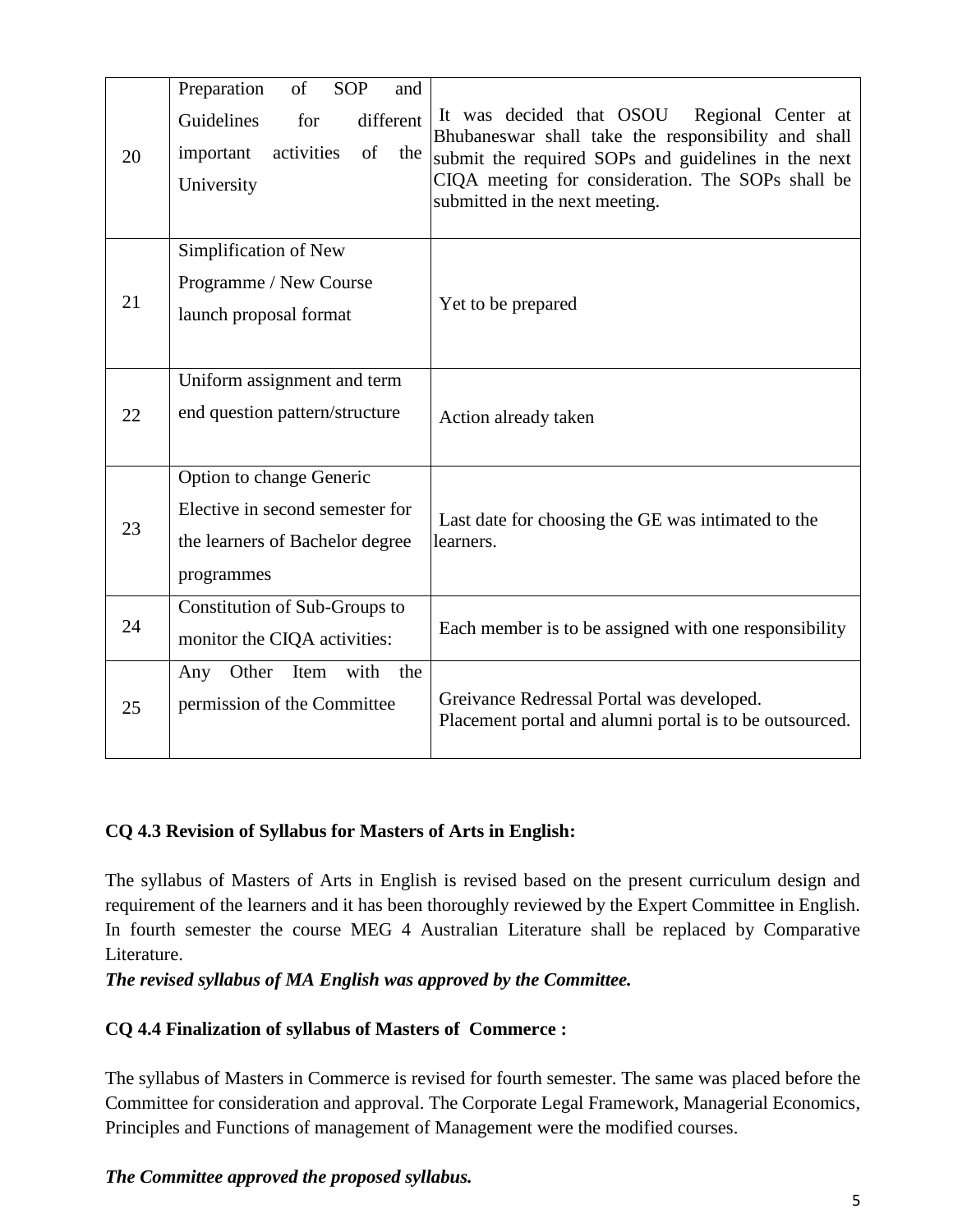#### **CQ 4.5 Finalization of syllabus of M A. Economics:**

The revised syllabus of Masters of Arts in Economics was placed before the Committee. A minor modification was done in the syllabus. The revision is specific to MEC-06 i.e. Statistical Methods for Economic Analysis (4-credit course) under semester -II. The details of the revision are given below:

- Unit 2: Correlation and Regression (block 1) is deleted as the content was overlapping with Block-4 which covers the same content in detail.
- Incorporated one additional unit (i.e. unit-8) on Hypothesis Testing-I under block-3. This unit covers Mean, one and two tail test, p values, which was not included earlier.
- In MEC-06 Unit 2 is deleted as it was overlapping.

#### *The Committee approved the syllabus.*

#### **CQ4.6 Offer of Online Training Programme in National Disaster Management in collaboration with National Disaster Management Authority (NDMA), New Delhi**.**:**

An Expert Committee has been constituted to offer Programs through Online mode in consultation with Odisha State Disaster Management Authority (OSDMA). Experts from OSDMA, State Relief Commission (SRC), Universities and members from Civil Society have recommended following academic programs to be offered through online mode in collaboration with National Disaster Management Authority (NDMA), New Delhi. The Programmes are as follows:

- 1. P G Diploma in Disaster Management (through modification of the existing offline programme of the University into Online based Course).
- 2. Certificate Programme on Search and Rescue in Disaster Management
- 3. Certificate Programme on Relief Centre Management for Disaster victims.

*Details of the Programmes and proposal was placed before the Committee. The Committee approved the syllabus and advised that preparations should be made for the proper launch of the programme and report should be submitted at the upcoming CIQA meetings.*

#### **CQ 4.7 Report on visit of adopted villages under UBA-02.**

Unnat Bharat Abhiyan is inspired by the vision of transformational change in rural development processes by leveraging knowledge institutions to help build the architecture of an Inclusive India. Under the Unnat Bharat Abhiyan Scheme Odisha State Open University has adopted five villages namely Badasinghari, Sanasinghari, Kardola, Sahajbahl and Chaurpur. The team of OSOU prepared a plan to work with the people of villages in identifying development Challenges and evolving appropriate solutions for accelerating sustainable growth.

*The Committee appreciated the efforts for Unnat Bharat Abhiyan, and reviewed the Concept Note and plan of action for the implementation of UBA. It was suggested to add some more parameters in the existing format related to the health care services from which the villages are deprived of. It was also advised to conduct orientation programme for the educated youth of the villagers at two*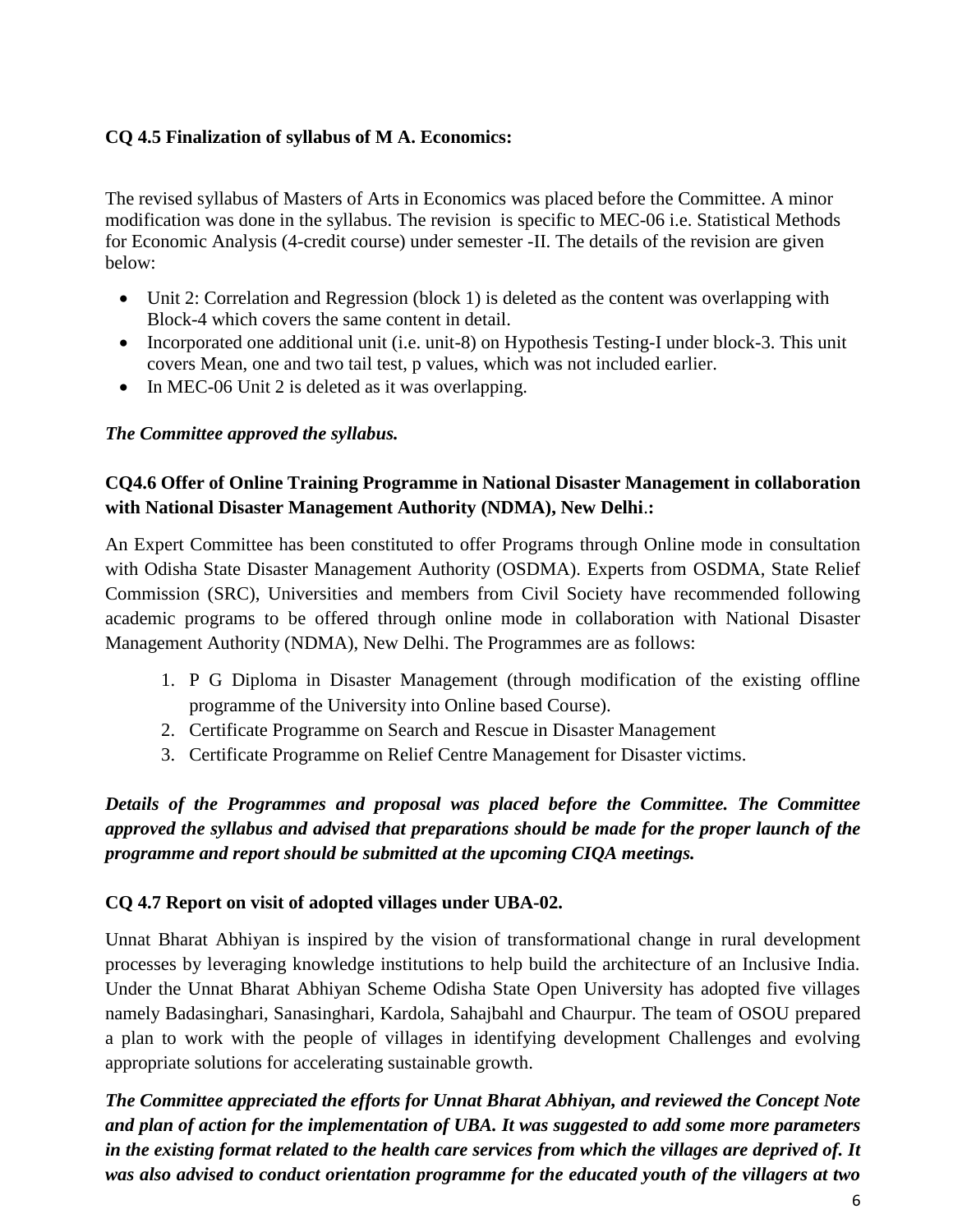#### *venues of the adopted villages. The faculty should come out with the research articles based on the various surveys conducted in the adopted villages.*

#### **CQ 4.8 Report on use of Online Grievance Redressal Portal by the learners and University Staff**

The Grievance Redressal Portal was launched on 14<sup>th</sup> October 2019. Till date 476 Grievances are received. The highest grievance is confined to Study Material Dispatch and Assignments. Out of 476 grievances 37 grievances are unattended. Strategies should be suggested by the Committee such that the grievances can be addressed in stipulated time. The list of grievances as per the category are displayed below:



The following changes are suggested on the basis of the interest of the learners received in the Grievance Redressal Portal:

- *Opening of Lateral Entry Programme for Management Studies (student grievance). Credit transfer is available in all the programmes of the University across the discipline, so the Diploma programmes subjects can be transferred to PG Diploma Levels*
- *Study Centre Change options to be made open for the learners, it is allowed to change and it will be reflected in our database, provided the programme is activate to there.*
- *Change of mobile number and mail address options also should be made open for the learners, it is approved.*
- *It was also advised to address the Grievance immediately*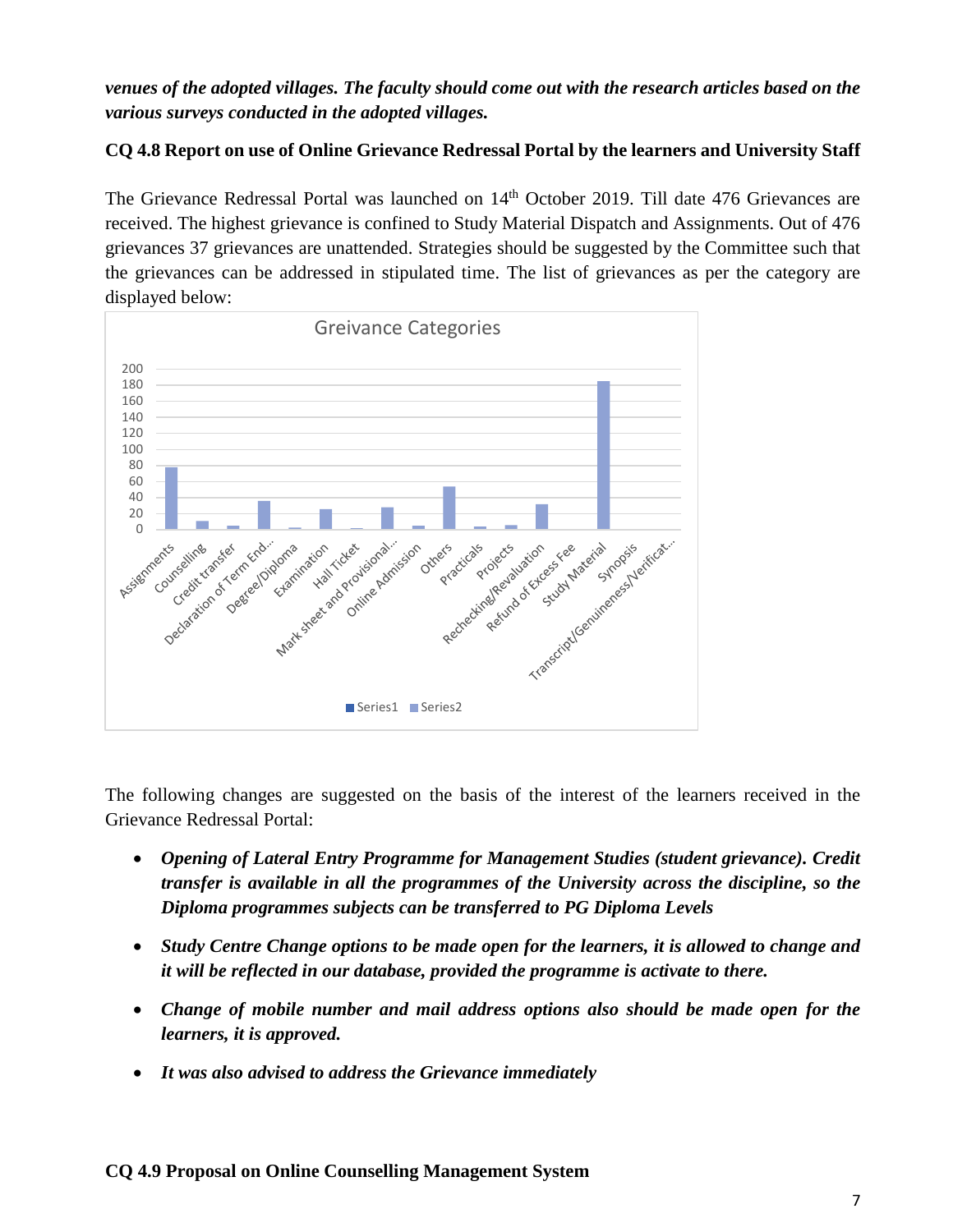Counselling is one of the most important link in Open and Distance Learning. Counselling makes a direct interface with its learners. Effective counselling may create immense satisfaction among the learners and strengthens their confidence towards open and distance learning. Hence it is proposed to develop a dedicated and fully functional Web-Portal SCCRM Portal - Study Centre and Counsellor Relationship Management Portal for the University.

*NIC will be requested to identify an empanelled firm to carry out the project as per the specific requirements of the University.*

# **CQ 4.10 Status of Multimedia studio established at SUIIT Sambalpur and proposal for set up of Acoustic studio at OSOU RC, Bhubaneswar**

The Multimedia studio is in its finalization stage, all the interior work is completed, the equipment furnishing stage is under process.

SRSG Broadcast India Pvt. Ltd. have submitted a letter of interest to set-up an Acoustic Studio at OSOU RC, Bhubaneswar. A team of SRSG Broadcast visited OSOU, RC, Bhubaneswar on 11th October 2019. After consultation with the members of the Regional Centre they have submitted a proposal for development of Acoustic Studio at the Regional Centre of Odisha State Open University at Bhubaneswar. They propose to provide complete and customized solution starting from the project design, configuration, testing and procurement of equipment, installation, integration of AV (audio & video) systems, production system, and provide post warranty support as per AMC agreement, including supply of spare parts etc. as per availability.

# *The Committee suggested to develop such a facility with minimum cost as it has been done while setting up a multimedia studio of OSOU at SUIIT Sambalpur University.*

## **CQ 4.11 Launch of Winter Programmes for one month at Sambalpur**

It is proposed to offer the winter training prorammes for a duration of one month with an aim to provide skill based training to the learners. The winter programme shall be organized at Sambalpur. Contact classes shall be organized in the morning hours in between 8.00 AM to 10:00 AM. Following courses shall be offered for the said programme:

- Communicative English and Soft Skills
- IT Skills
- Photoshop Basics
- Autocad

## *The Committee approved the proposal.*

## **Q 4.12: Any other item with the permission of the chair**

- It was proposed to submit proposals from programmes on Banking Correspondent and Banking Facilitators.
- It is also proposed to introduce a common course of Research Methodology for each and every Master Degree Programme consisting of Dissertation. The proposal shall be submitted in the next CIQA meeting.